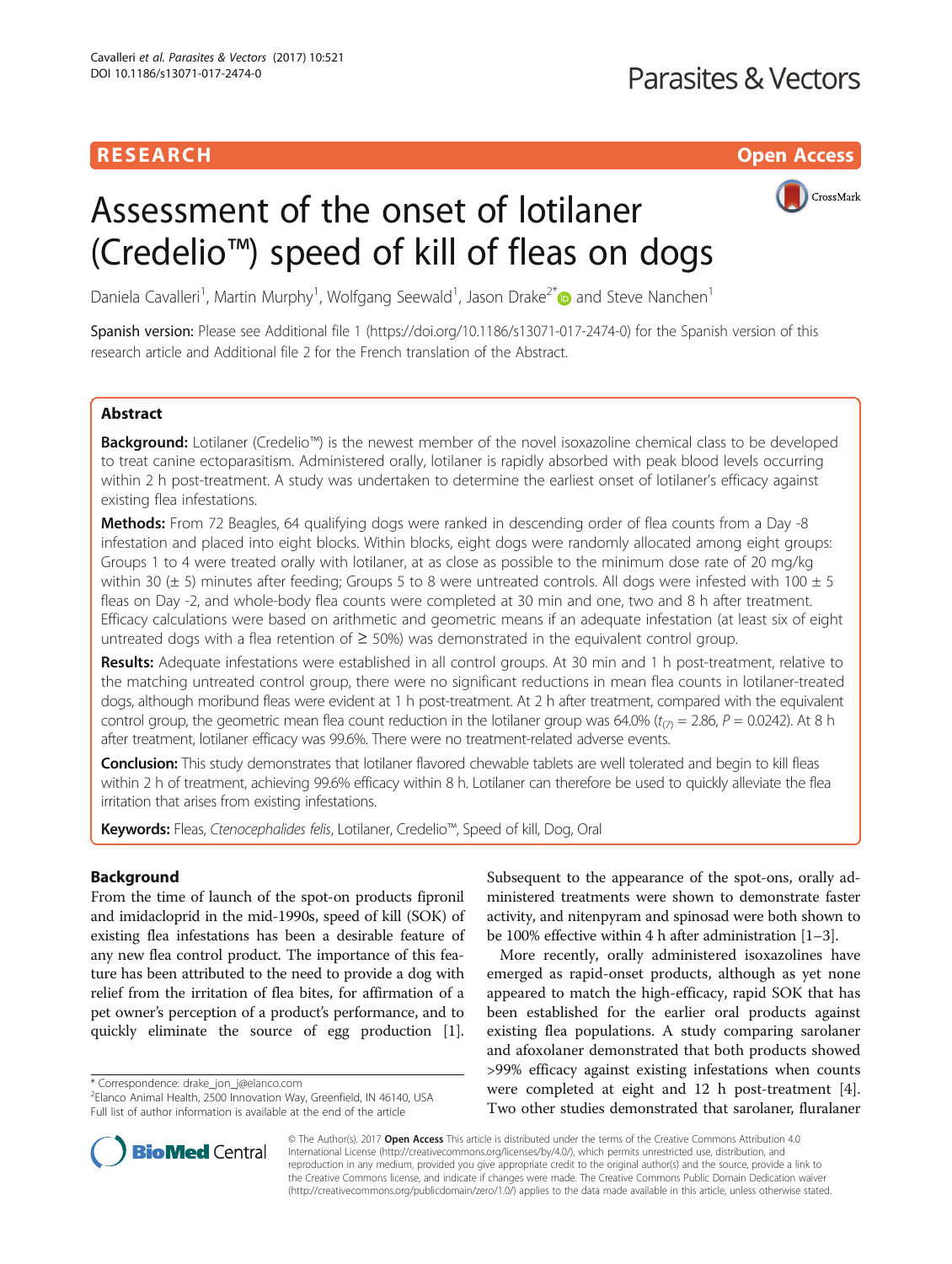and spinosad/milbemycin oxime combination were 100% effective at 8 h post-treatment [\[5](#page-4-0), [6](#page-4-0)]. In a report of two studies, at 3 h post-treatment spinosad was 86% and 93% effective, when in the same studies an isoxazoline, afoxolaner, was 3% to 26% effective at the same time point [[7](#page-4-0)].

Lotilaner is a new isoxazoline that has a rapid onset of activity against fleas and ticks which is sustained through 35 days after treatment. In a series of studies, lotilaner efficacy against existing flea infestations fleas ranged from 89.9% at 4 h to 100% at eight and 12 h posttreatment. Against challenges throughout the month following treatment, efficacy at 4 h remained at > 97%, at six and 8 h remained at > 99%, and at 12 h remained at 100% [[8\]](#page-4-0). As lotilaner is rapidly absorbed and achieves peak blood levels within 2 h of treatment, there was interest in determining just how quickly fleas would begin to succumb to treatment [\[9\]](#page-4-0). An additional study was therefore designed to provide further insight into the onset of lotilaner's SOK at very early timepoints after administration against existing Ctenocephalides felis infestations on dogs.

## Methods

Allocation of dogs to groups, lotilaner administration and the independent witnessing of these tasks were the responsibility of non-blinded personnel. These and additional personnel required for dosing procedures and oversight (for example dose calculation verification), were not involved in any other study procedures. After allocation of the dogs to study groups, personnel involved in all experimental procedures other than treatment were blinded to the group allocation.

#### Study dogs and housing

Inclusion criteria for study dogs were: to have an appropriate temperament that would allow flea infestations and counts to be completed uneventfully; to be clinically healthy and not pregnant; to be free of any sign of flea allergy dermatitis; and to be at least 7 months old and weigh between 8.9 and 19.6 kg at the beginning of the acclimation period. Dogs could not have been treated with a long acting topical or systemic product with activity against fleas during the 12 weeks preceding Day 0 (the day of treatment), nor treated within the past 6 months with any product containing an isoxazoline.

Beagle dogs aged between 9 months and 9 years, and weighing from 9.2 to 18.2 kg were acclimatized for 9 days before the day of lotilaner administration (Day 0). Dogs were housed individually in cages with no physical contact possible between dogs. Cages were inside indoor animal units that were environmentally controlled for temperature, which ranged over the study period between 16.1 °C and 22.9 °C. A photoperiod of 12 h light: 12 h darkness was maintained using overhead fluorescent lamps. Dogs were fed a commercially available, age-appropriate diet (VetsBrands Premium adult maintenance dog food and Eukanuba puppy, medium breed) once daily at the manufacturer recommended rates, and water was provided in stainless steel bowls that were replenished at least twice daily. On Day -8, 72 dogs were each infested with approximately 100 fleas. Dogs were combed 24 h later and flea counts were performed. The 64 qualifying dogs with the highest flea counts were selected for inclusion in the study.

## **Treatment**

The 64 dogs included in the study were ranked in descending order of individual flea counts from the Day -8 infestation and blocked into eight blocks, each of eight dogs, and within blocks randomly allocated among the eight groups. Groups 1 to 4 were treated orally with lotilaner as close as possible to the minimum recommended dose rate of 20 mg/kg within 30  $(\pm 5)$  minutes after feeding, and Groups 5 to 8 were untreated controls. Each treated dog was observed immediately after administration and at 30  $(\pm 5)$  minutes and 1 h  $(\pm 10 \text{ min})$  postdosing by unblinded personnel. One regurgitated tablet was found in the passage leading to the cages from the examination rooms where lotilaner was administered. There was, however, no way to identify the dog from which this tablet came, and no dogs were re-dosed. No other incidents of tablets being spat out, regurgitated, or dogs vomiting were observed. Dogs in the untreated control group were removed from their cages and placed onto the dosing table as a sham treatment to maintain similar handling and to provide a reference time for post-treatment activities. Health observations were completed for all dogs at least once daily.

## Flea infestations and counts

Each dog was infested with approximately 100 adult unfed fleas of mixed sex on Days -8 (for selection and randomization) and -2. The fleas used for all infestations were from a laboratory bred colony (US strain) of Ctenocephalides felis. Flea counts and removals were completed as follows: Groups 1 and 5 at 30 min post-treatment; Groups 2 and 6 at 1 h post-treatment; Groups 3 and 7 at 2 h post-treatment; Groups 4 and 8 at 8 h post-treatment.

To recover fleas, each dog was combed for at least 5 min using strokes of the comb over each aspect of the dog's body, each time moving in the same direction, following the pattern of the hair coat. Movement, from one part of the dog's coat to the next, was via strokes overlapping each other, so that no area was missed. The procedure was then repeated until all dogs had been completely combed at least twice. If fleas were still present after the second full-body combing, the procedure was again repeated until no live or moribund fleas were found.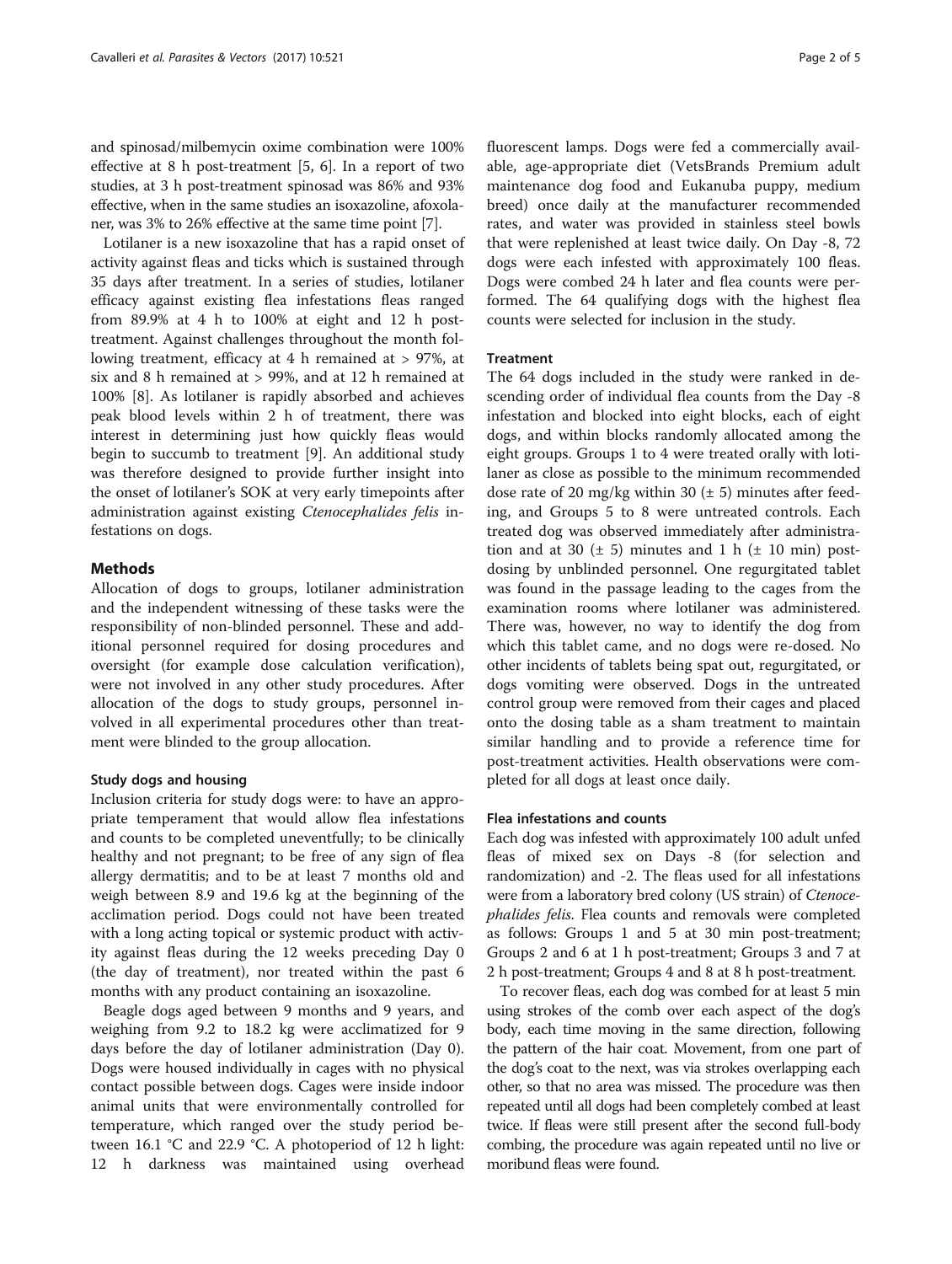Recovered fleas were classified as live, moribund or dead. A flea was considered live if it could actively move through hair and if placed on a flat surface, rapidly righted itself and readily moved or jumped. A moribund flea was a flea that was laterally recumbent, could not normally move through hair or right itself when placed on a flat surface, but still had leg movement or twitching. A dead flea was a completely immobile flea.

## Efficacy assessment

Lotilaner efficacy against fleas at each time point was calculated according to the formula: Efficacy  $%$  = 100  $\times$  (Mc – Mt)/Mc, where Mc is the mean number of live fleas in the untreated control group (groups 5 to 8) on Day 0 and Mt is the mean number of live fleas in the corresponding lotilaner group (Groups 1 to 4) on Day 0. Efficacy calculations were based on arithmetic and geometric means. Geometric means were calculated using the flea (count +1) data and one (1) was subsequently subtracted from the result.

The time-point when lotilaner was considered to begin killing fleas was the first point at which there was a statistically significant decrease in geometric mean live flea counts, relative to the untreated control, as long as there was increasing efficacy, ultimately reaching at least 90%. Lotilaner was considered effective at a given time point if an adequate infestation was achieved in the control group (at least 50% retention of fleas in at least six dogs) at a given time-point and if there was a statistically significant difference (alpha = 0.05) in flea counts between the two groups, with a significant decrease in live fleas in the treated group compared to the control group. The statistical unit was the individual dog.

#### **Translations**

Spanish translation of the article is available in Additional file [1](#page-4-0). French translation of the Abstract is available in Additional file [2](#page-4-0).

## Results

The administered lotilaner dose rates ranged from 20.5 to 29.1 mg/kg. However, the highest dose (in a Group 1 dog - 30 min post-treatment) was greater than targeted, and so this dog was excluded from calculations so as to not bias the results towards any increased speed of kill related to higher doses. Among the remaining dogs, the maximum dose rate was 24.7 mg/kg. Adequacy of infestation in the control groups (Groups 5 to 8) was achieved at all assessment time points, as more than six of the eight dogs in each had a flea retention of  $\geq 50\%$ , and mean live flea counts ranged from 76.9 to 88.8.

Although mean flea counts in the lotilaner group were numerically lower than in the control group at 30 min after treatment, there was no significant difference from the control group ( $t_{(6)}$  = 1.84, P = 0.1152), and only one moribund flea was found on one treated dog (Table 1). At 1 h post-treatment, there were no reductions in mean flea counts in lotilaner-treated dogs. At this assessment, 22 moribund fleas were collected from five of the lotilaner-treated dogs, and one moribund flea was found on a single dog in the control group (Table 1). At 2 h after treatment, compared with the matching control

Table 1 Day 0 flea counts of untreated control and lotilaner-treated dogs with moribund fleas counted as dead or included in live flea counts (moribund fleas counted as alive)

|                                 |                          | Time post-treatment |                 |                 |                 |  |
|---------------------------------|--------------------------|---------------------|-----------------|-----------------|-----------------|--|
|                                 |                          | $30 \text{ min}$    | 1 <sub>h</sub>  | 2 <sub>h</sub>  | 8 h             |  |
| Control Group                   |                          |                     |                 |                 |                 |  |
| Moribund fleas counted as dead  | Range                    | 78-100              | $45 - 100$      | $34 - 100$      | $57 - 100$      |  |
|                                 | Arithmetic mean + SD     | $88.8 \pm 9.5$      | $76.5 \pm 17.9$ | $79.0 \pm 22.4$ | $82.5 \pm 14.1$ |  |
|                                 | Geometric mean           | 88.3                | 74.5            | 75.2            | 81.4            |  |
| Moribund fleas counted as alive | Range                    | 78-100              | $46 - 100$      | $34 - 100$      | $57 - 100$      |  |
|                                 | Arithmetic mean $+$ SD   | $88.8 \pm 9.5$      | $76.9 \pm 17.7$ | $79.1 \pm 22.5$ | $82.9 \pm 14.3$ |  |
|                                 | Geometric mean           | 88.3                | 74.9            | 75.4            | 81.7            |  |
| Lotilaner Group                 |                          |                     |                 |                 |                 |  |
| Moribund fleas counted as dead  | Range                    | $41 - 81$           | $72 - 97$       | $9 - 100$       | $0 - 8$         |  |
|                                 | Arithmetic mean $\pm$ SD | $77.3 \pm 21.0$     | $81.5 \pm 8.3$  | $39.3 \pm 35.6$ | $1.0 \pm 2.8$   |  |
|                                 | Geometric mean           | 74.5                | 81.2            | 27.1            | 0.3             |  |
| Moribund fleas counted as alive | Range                    | $42 - 100$          | $75 - 100$      | $31 - 100$      | $0 - 8$         |  |
|                                 | Arithmetic mean $\pm$ SD | $77.4 \pm 20.7$     | $84.3 \pm 8.2$  | $52.4 \pm 26.0$ | $1.0 \pm 2.8$   |  |
|                                 | Geometric mean           | 74.7                | 83.9            | 48.0            | 0.3             |  |

Abbreviation: SD standard deviation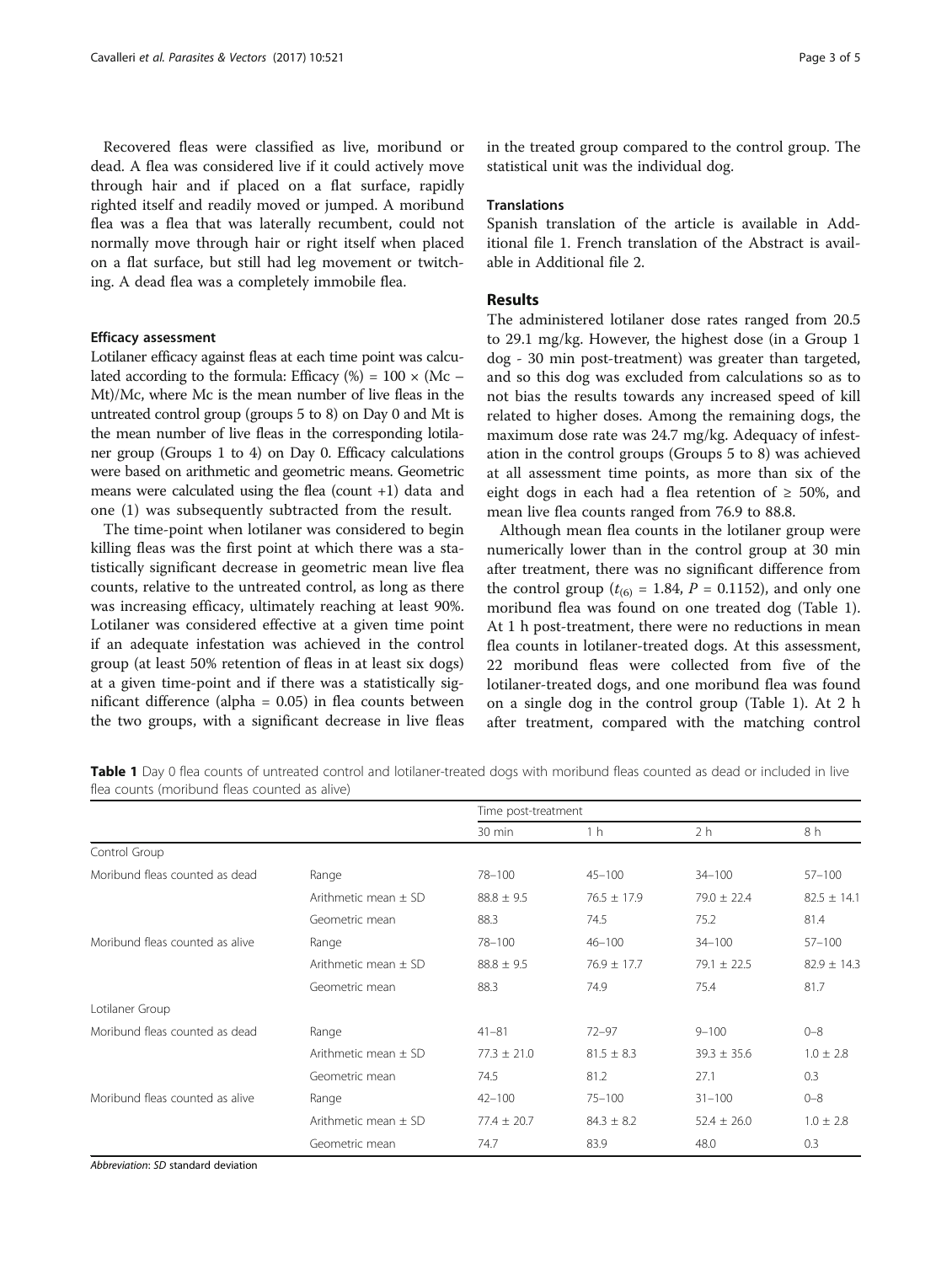| Page 4 of 5 |
|-------------|
|-------------|

|                                 | Time post-treatment                |                                     |                                    |                                   |  |  |  |
|---------------------------------|------------------------------------|-------------------------------------|------------------------------------|-----------------------------------|--|--|--|
|                                 | 30 min                             | 1 <sub>h</sub>                      | 2 h                                | 8 h                               |  |  |  |
| Moribund fleas counted as dead  |                                    |                                     |                                    |                                   |  |  |  |
| Arithmetic mean                 | 12.9                               | 0                                   | 50.3                               | 98.8                              |  |  |  |
| Geometric mean                  | 15.7                               | $\Omega$                            | 64.0                               | 99.6                              |  |  |  |
| Comparison of groups            | $t_{(6)} = 1.84$ ,<br>$P = 0.1152$ | $t_{(7)} = -0.88$<br>$P = 0.4077$   | $t_{(7)} = 2.86$ ,<br>$P = 0.0242$ | $t_{(7)} = 16.41$ ,<br>P < 0.0001 |  |  |  |
| Moribund fleas counted as alive |                                    |                                     |                                    |                                   |  |  |  |
| Arithmetic mean                 | 12.8                               |                                     | 33.8                               | 98.8                              |  |  |  |
| Geometric mean                  | 15.4                               | $\Omega$                            | 36.3                               | 99.6                              |  |  |  |
| Comparison of groups            | $t_{(6)} = 1.86$ ,<br>$P = 0.1123$ | $t_{(7)} = -1.19$ ,<br>$P = 0.2717$ | $t_{(7)} = 2.26$ ,<br>$P = 0.0583$ | $t_{(7)} = 16.37$ ,<br>P < 0.0001 |  |  |  |

Table 2 Percent reduction in mean flea counts in lotilaner-treated dogs, with moribund fleas counted as dead or included in live flea counts (moribund fleas counted as alive)

group, the geometric mean flea count reduction in the lotilaner group was 64.0% ( $t_{(7)}$  = 2.86, P = 0.0242) (arithmetic mean count reduction was 50.3%) (Table 2). This calculation includes the only treated dog after the twohour assessment to have 100 fleas, none of which were moribund, while a total of 105 moribund fleas were removed from the other seven dogs in the group. At 8 h after treatment on Day 0, lotilaner efficacy based on geometric means was 99.6% ( $P < 0.0001$ ), no fleas were classified as moribund and all recovered fleas were dead. At this point, the arithmetic mean flea count reduction was 98.8%.

Other than for observations of dry skin and scales that developed in two treated dogs and two control dogs, there were no adverse events. These signs, which were also observed in four different study dogs prior to treatment, were attributed to the combination of flea infestations and flea combing.

## **Discussion**

A pattern of the rapid flea killing activity of lotilaner emerges when the results of this study are assessed within the context of other studies. In this study, at 1 h post-treatment the observation that 22 fleas in the lotilaner group were moribund is suggestive of an early onset of lotilaner efficacy. By 2 h post-treatment the numbers of moribund fleas had increased substantially, and there were significantly fewer live fleas in treated dogs (efficacy 64.0%;  $t_{(7)} = 2.86$ ,  $P = 0.0242$ ). In a separate study, by 4 h post-treatment overall reductions in live flea counts relative to untreated controls were 89.9%, and because of the high flea mortality at this point there were only low numbers of moribund fleas present [\[5](#page-4-0)]. In an additional study, by 6 h post-treatment mean reductions in live flea counts were 99.2%, respectively (Fig. [1](#page-4-0)) [\[8](#page-4-0)].

This activity aligns with the rapid absorption of lotilaner reported from a pharmacokinetic study in which detectable blood levels were identified in most treated dogs within 30 min after oral administration. Peak blood concentrations were then achieved within approximately 2 h after treatment [\[9](#page-4-0)]. Thus, almost immediately following dose administration any flea that feeds would be quickly exposed to lotilaner.

In the lotilaner two-hour group, it seems likely that the one dog with 100 live fleas, none of which were moribund, was responsible for the regurgitated tablet found immediately after treatment. However, because this could not be definitively shown, this dog's flea count was included in the group analysis. Despite the inclusion of this dog's data, the percent reduction in geometric mean flea counts compared to the control group (64.0%) was significant ( $P = 0.0242$ ) (arithmetic mean reduction was 50.3%).

These results align with a report of four other studies in which efficacy against existing flea infestations was 89.9% at 4 h post-treatment, 99.2% at 6 h, 99.9% at 8 h post-treatment and 100% at 12 h (Fig. [1](#page-4-0)) [\[5](#page-4-0)]. In the study in which assessments were completed at 4 h posttreatment and post subsequent infestations, the SOK was sustained at greater than 99% through 1 month. In two studies efficacy was 100% at 12 h post-treatment and at every post-treatment challenge through Day 35. This sustained lotilaner speed of flea kill can reduce or eliminate irritation that might occur with subsequent reinfestations, and will result in flea death before egglaying begins.

In the design of both the protocol and statistical analysis plan for this study, the authors were conscious of changing approaches on the part of regulatory authorities in Europe and the United States with regard to the issue of whether moribund fleas should be counted as live or dead [[10](#page-4-0)]. We have presented both formats, but in efficacy assessments have counted moribund fleas as dead for two reasons. First, by definition moribund indicates the fleas were incapable of feeding and, regardless of whether or not they remained on the dog would have